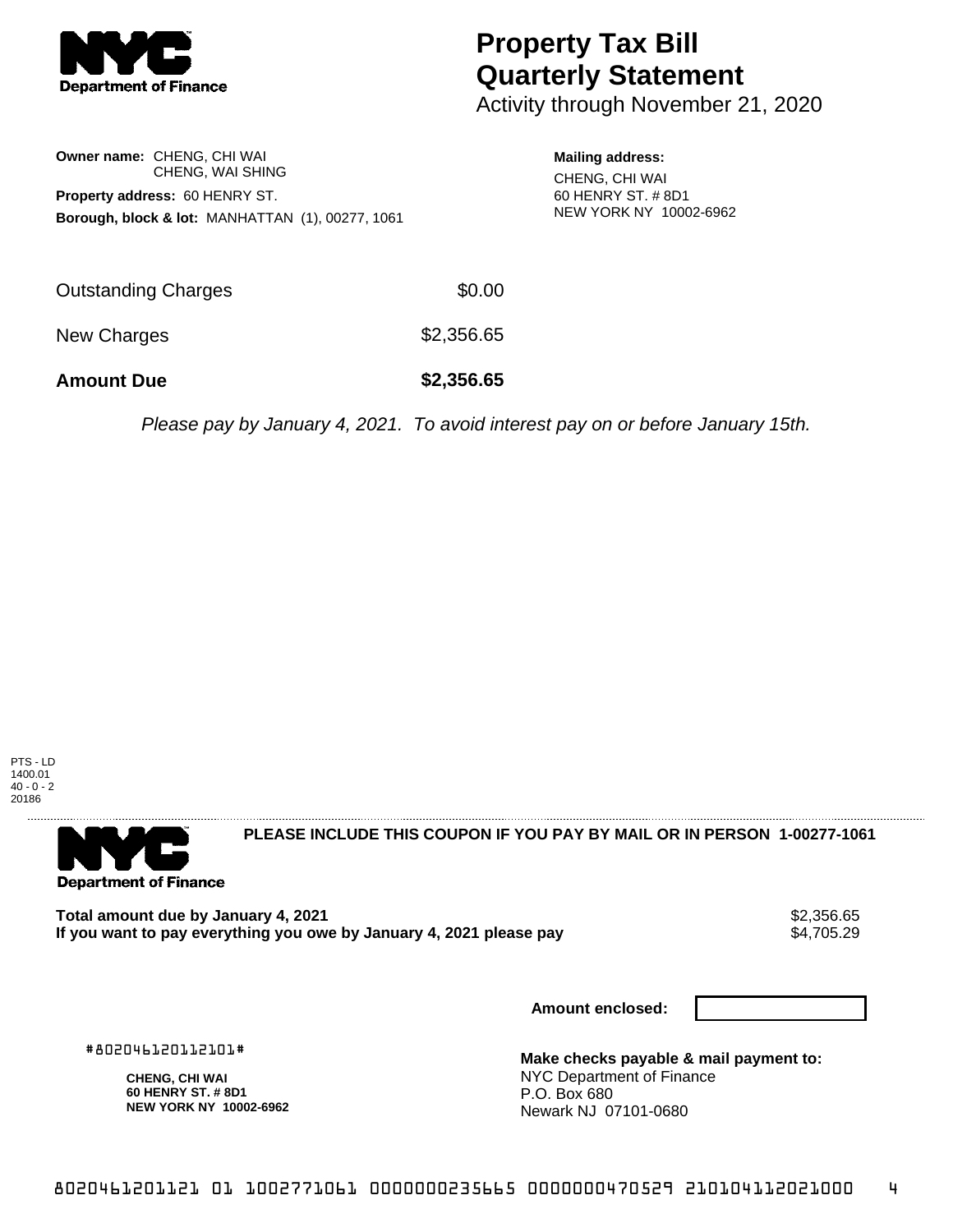

| <b>Billing Summary</b>                                                     | <b>Activity Date Due Date</b>           | Amount       |
|----------------------------------------------------------------------------|-----------------------------------------|--------------|
| Outstanding charges including interest and payments                        |                                         | \$0.00       |
| <b>Finance-Property Tax</b>                                                | 01/01/2021                              | \$2,437.17   |
| Adopted Tax Rate                                                           |                                         | $$ -80.52$   |
| <b>Total amount due</b>                                                    |                                         | \$2,356.65   |
| <b>Tax Year Charges Remaining</b>                                          | <b>Activity Date</b><br><b>Due Date</b> | Amount       |
| Finance-Property Tax                                                       | 04/01/2021                              | \$2,437.17   |
| <b>Adopted Tax Rate</b>                                                    |                                         | $$ -80.52$   |
| Total tax year charges remaining                                           |                                         | \$2,356.65   |
| If you want to pay everything you owe by January 4, 2021 please pay        |                                         | \$4,705.29   |
| If you pay everything you owe by January 4, 2021, you would save:          |                                         | \$8.01       |
| How We Calculated Your Property Tax For July 1, 2020 Through June 30, 2021 |                                         |              |
|                                                                            | Overall                                 |              |
| Tax class 2 - Residential More Than 10 Units                               | <b>Tax Rate</b>                         |              |
| Original tax rate billed                                                   | 12.4730%                                |              |
| New Tax rate                                                               | 12.2670%                                |              |
| <b>Estimated Market Value \$193,853</b>                                    |                                         |              |
|                                                                            |                                         | <b>Taxes</b> |
| <b>Billable Assessed Value</b>                                             | \$78,158                                |              |
| <b>Taxable Value</b>                                                       | \$78,158 x 12.2670%                     |              |
| <b>Tax Before Abatements and STAR</b>                                      | \$9,587.64                              | \$9,587.64   |
| Annual property tax                                                        |                                         | \$9,587.64   |
| Original property tax billed in June 2020                                  |                                         | \$9,748.68   |
| <b>Change In Property Tax Bill Based On New Tax Rate</b>                   |                                         | $$-161.04$   |

**NEW LAW:** To learn about Local Law 147, which requires residential buildings with three or more units to create a policy on smoking and share it with current and prospective tenants, visit www.nyc.gov/health/tobaccocontrol.

#### **Home banking payment instructions:**

- 1. **Log** into your bank or online bill pay website.
- 2. **Add** the new payee: NYC DOF Property Tax. Enter your account number, which is your boro, block and lot, as it appears here: 1-00277-1061 . You may also need to enter the address for the Department of Finance. The address is P.O. Box 680, Newark NJ 07101-0680.
- 3. **Schedule** your online payment using your checking or savings account.

## **Did Your Mailing Address Change?**

If so, please visit us at **nyc.gov/changemailingaddress** or call **311.**

When you provide a check as payment, you authorize us either to use information from your check to make a one-time electronic fund transfer from your account or to process the payment as a check transaction.